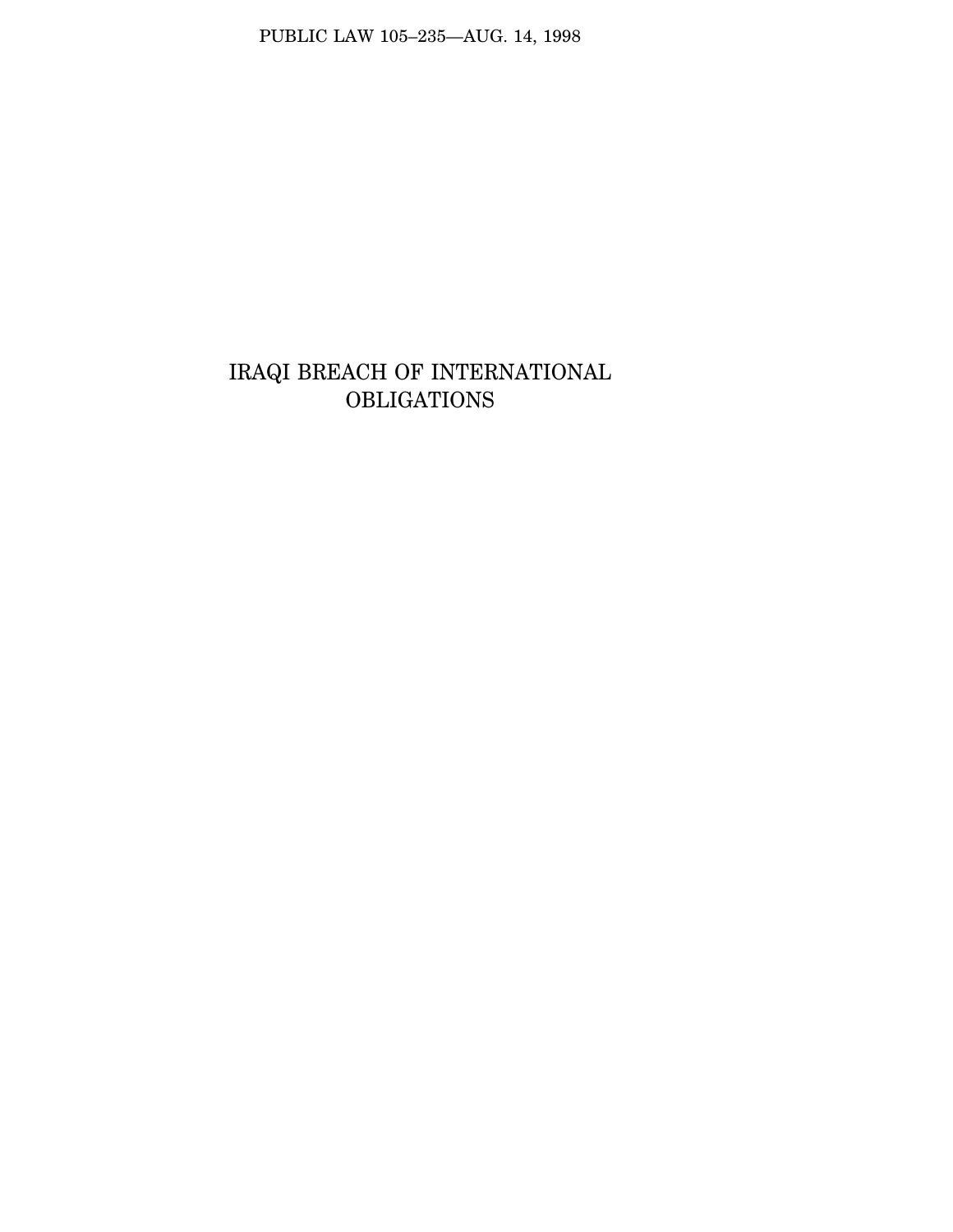## Public Law 105–235 105th Congress

## Joint Resolution

Aug. 14, 1998 [S.J. Res. 54]

Finding the Government of Iraq in unacceptable and material breach of its international obligations.

- Whereas hostilities in Operation Desert Storm ended on February 28, 1991, and the conditions governing the cease-fire were specified in United Nations Security Council Resolutions 686 (March 2, 1991) and 687 (April 3, 1991);
- Whereas United Nations Security Council Resolution 687 requires that international economic sanctions remain in place until Iraq discloses and destroys its weapons of mass destruction programs and capabilities and undertakes unconditionally never to resume such activities;
- Whereas Resolution 687 established the United Nations Special Commission on Iraq (UNSCOM) to uncover all aspects of Iraq's weapons of mass destruction programs and tasked the Director-General of the International Atomic Energy Agency to locate and remove or destroy all nuclear weapons systems, subsystems or material from Iraq;
- Whereas United Nations Security Council Resolution 715, adopted on October 11, 1991, empowered UNSCOM to maintain a longterm monitoring program to ensure Iraq's weapons of mass destruction programs are dismantled and not restarted;
- Whereas Iraq has consistently fought to hide the full extent of its weapons programs, and has systematically made false declarations to the Security Council and to UNSCOM regarding those programs, and has systematically obstructed weapons inspections for seven years;
- Whereas in June 1991, Iraqi forces fired on International Atomic Energy Agency inspectors and otherwise obstructed and misled UNSCOM inspectors, resulting in United Nations Security Council Resolution 707 which found Iraq to be in ''material breach'' of its obligations under United Nations Security Council Resolution 687 for failing to allow UNSCOM inspectors access to a site storing nuclear equipment;
- Whereas in January and February of 1992, Iraq rejected plans to install long-term monitoring equipment and cameras called for in United Nations resolutions, resulting in a Security Council Presidential Statement of February 19, 1992 which declared that Iraq was in "continuing material breach" of its obligations;
- Whereas in February of 1992, Iraq continued to obstruct the installation of monitoring equipment, and failed to comply with UNSCOM orders to allow destruction of missiles and other proscribed weapons, resulting in the Security Council Presidential Statement of February 28, 1992, which reiterated that Iraq was in ''continuing material breach'' and noted a ''further material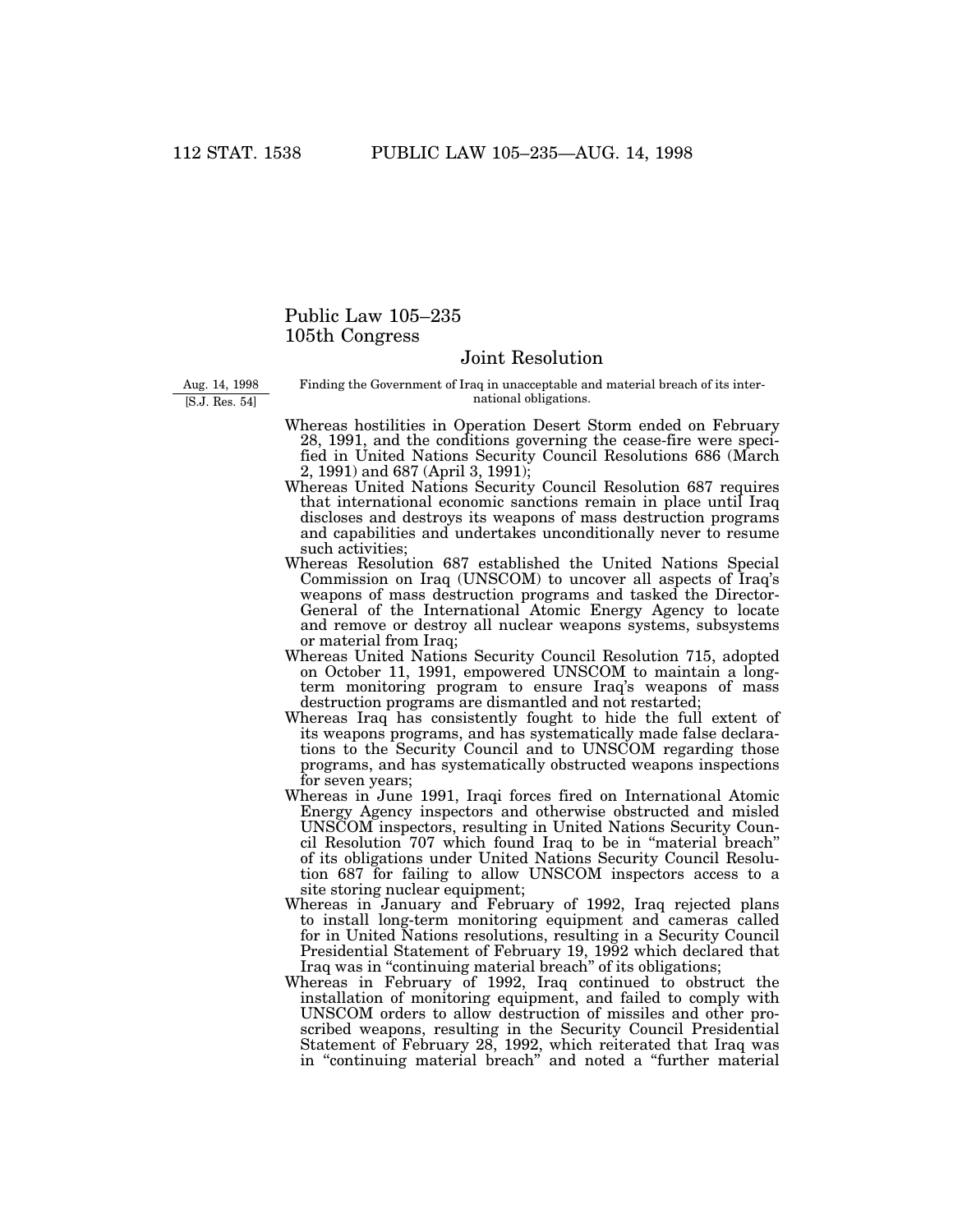breach'' on account of Iraq's failure to allow destruction of ballistic missile equipment;

- Whereas on July 5, 1992, Iraq denied UNSCOM inspectors access to the Iraqi Ministry of Agriculture, resulting in a Security Council Presidential Statement of July 6, 1992, which declared that Iraq was in ''material and unacceptable breach'' of its obligations under United Nations resolutions;
- Whereas in December of 1992 and January of 1993, Iraq violated the southern no-fly zone, moved surface-to-air missiles into the no-fly zone, raided a weapons depot in internationally recognized Kuwaiti territory and denied landing rights to a plane carrying United Nations weapons inspectors, resulting in a Security Council Presidential Statement of January 8, 1993, which declared that Iraq was in an ''unacceptable and material breach'' of its obligations under United Nations resolutions;
- Whereas in response to continued Iraqi defiance, a Security Council Presidential Statement of January 11, 1993, reaffirmed the previous finding of material breach, followed on January 13 and 18 by allied air raids, and on January 17 with an allied missile attack on Iraqi targets;
- Whereas on June 10, 1993, Iraq prevented UNSCOM's installation of cameras and monitoring equipment, resulting in a Security Council Presidential Statement of June 18, 1993, declaring Iraq's refusal to comply to be a "material and unacceptable breach";
- Whereas on October 6, 1994, Iraq threatened to end cooperation with weapons inspectors if sanctions were not ended, and one day later, massed 10,000 troops within 30 miles of the Kuwaiti border, resulting in United Nations Security Council Resolution 949 demanding Iraq's withdrawal from the Kuwaiti border area and renewal of compliance with UNSCOM;
- Whereas on April 10, 1995, UNSCOM reported to the Security Council that Iraq had concealed its biological weapons program, and had failed to account for 17 tons of biological weapons material resulting in the Security Council's renewal of sanctions against Iraq;
- Whereas on July 1, 1995, Iraq admitted to a full scale biological weapons program, but denied weaponization of biological agents, and subsequently threatened to end cooperation with UNSCOM resulting in the Security Council's renewal of sanctions against Iraq;
- Whereas on March 8, 11, 14, and 15, 1996, Iraq again barred UNSCOM inspectors from sites containing documents and weapons, in response to which the Security Council issued a Presidential Statement condemning ''clear violations by Iraq of previous Resolutions 687, 707, and 715'';
- Whereas from June 11–15, 1996, Iraq repeatedly barred weapons inspectors from military sites, in response to which the Security Council adopted United Nations Security Council Resolution 1060, noting the ''clear violation on United Nations Security Council Resolutions 687, 707, and 715'' and in response to Iraq's continued violations, issued a Presidential Statement detailing Iraq's ''gross violation of obligations"
- Whereas in August 1996, Iraqi troops overran Irbil, in Iraqi Kurdistan, employing more than 30,000 troops and Republican Guards, in response to which the Security Council briefly suspended implementation on United Nations Security Council Resolution 986, the United Nations oil for food plan;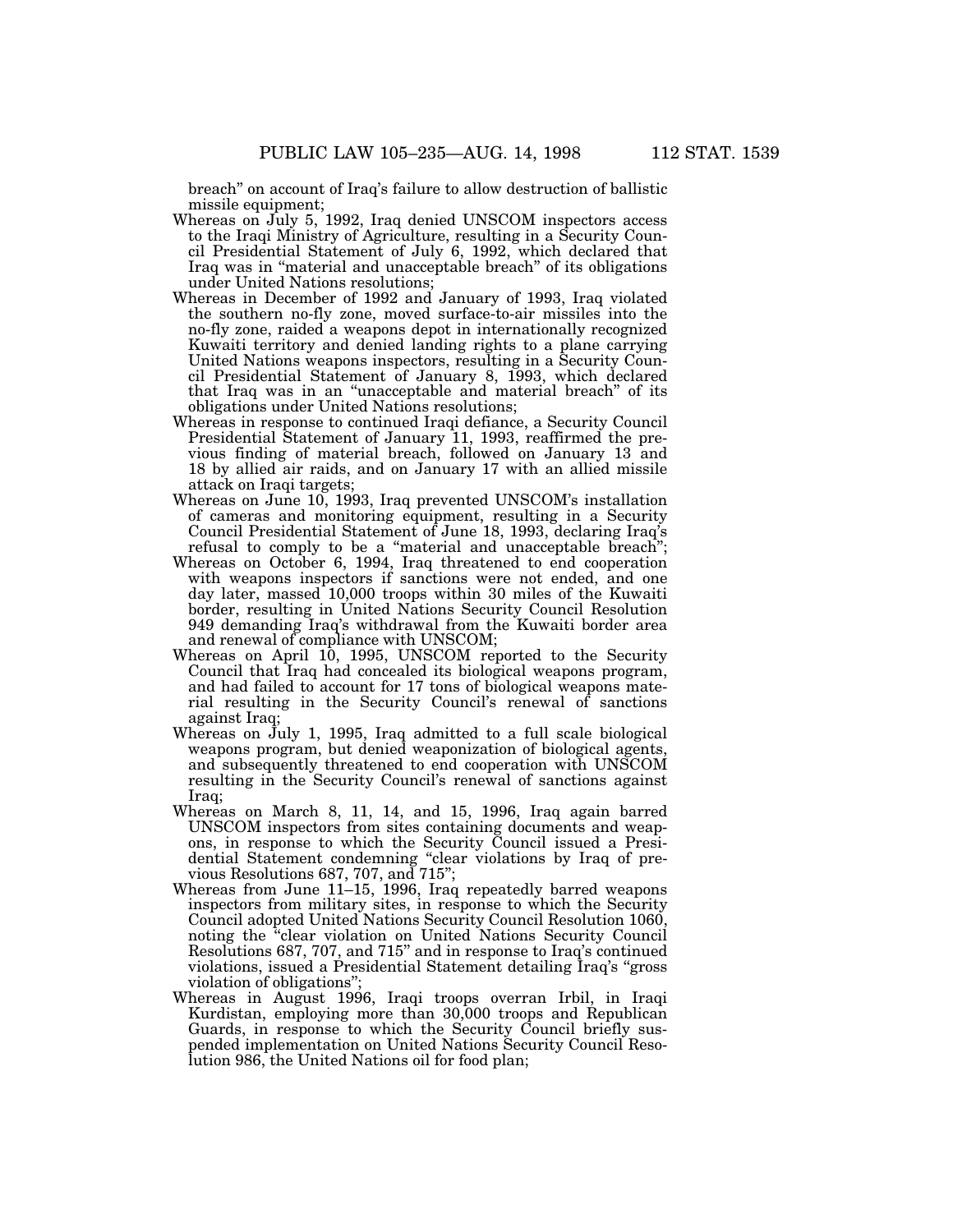Whereas in December 1996, Iraq prevented UNSCOM from removing 130 Scud missile engines from Iraq for analysis, resulting in a Security Council Presidential Statement which "deplore[d] Iraq's refusal to cooperate with UNSCOM;

- Whereas on April 9, 1997, Iraq violated the no-fly zone in southern Iraq and United Nations Security Council Resolution 670, banning international flights, resulting in a Security Council statement regretting Iraq's lack of ''specific consultation'' with the Council;
- Whereas on June 4 and 5, 1997 Iraqi officials on board UNSCOM aircraft interfered with the controls and inspections, endangering inspectors and obstructing the UNSCOM mission, resulting in a United Nations Security Council Presidential Statement demanding Iraq end its interference and on June 21, 1997, United Nations Security Council Resolution 1115 threatened sanctions on Iraqi officials responsible for these interferences;
- Whereas on September 13, 1997, during an inspection mission, an Iraqi official attacked UNSCOM officials engaged in photographing illegal Iraqi activities, resulting in the October 23, 1997, adoption of United Nations Security Council Resolution 1134 which threatened a travel ban on Iraqi officials responsible for noncompliance with United Nations resolutions;
- Whereas on October 29, 1997, Iraq announced that it would no longer allow American inspectors working with UNSCOM to conduct inspections in Iraq, blocking UNSCOM teams containing Americans to conduct inspections and threatening to shoot down United States U–2 surveillance flights in support of UNSCOM, resulting in a United Nations Security Council Resolution 1137 on November 12, 1997, which imposed the travel ban on Iraqi officials and threatened unspecified ''further measures'';
- Whereas on November 13, 1997, Iraq expelled United States inspectors from Iraq, leading to UNSCOM's decision to pull out its remaining inspectors and resulting in a United Nations Security Council Presidential Statement demanding Iraq revoke the expulsion;
- Whereas on January 16, 1998, an UNSCOM team led by American Scott Ritter was withdrawn from Iraq after being barred for three days by Iraq from conducting inspections, resulting in the adoption of a United Nations Security Council Presidential Statement deploring Iraq's decision to bar the team as a clear violation of all applicable resolutions;
- Whereas despite clear agreement on the part of Iraqi President Saddam Hussein with United Nations General Kofi Annan to grant access to all sites, and fully cooperate with UNSCOM, and the adoption on March 2, 1998, of United Nations Security Council Resolution 1154, warning that any violation of the agreement with Annan would have the "severest consequences" for Iraq, Iraq has continued to actively conceal weapons and weapons programs, provide misinformation and otherwise deny UNSCOM inspectors access;
- Whereas on June 24, 1998, UNSCOM Director Richard Butler presented information to the United Nations Security Council indicating clearly that Iraq, in direct contradiction to information provided to UNSCOM, weaponized the nerve agent VX; and
- Whereas Iraq's continuing weapons of mass destruction programs threaten vital United States interests and international peace and security: Now, therefore, be it

Saddam Hussein. Kofi Annan.

Richard Butler.